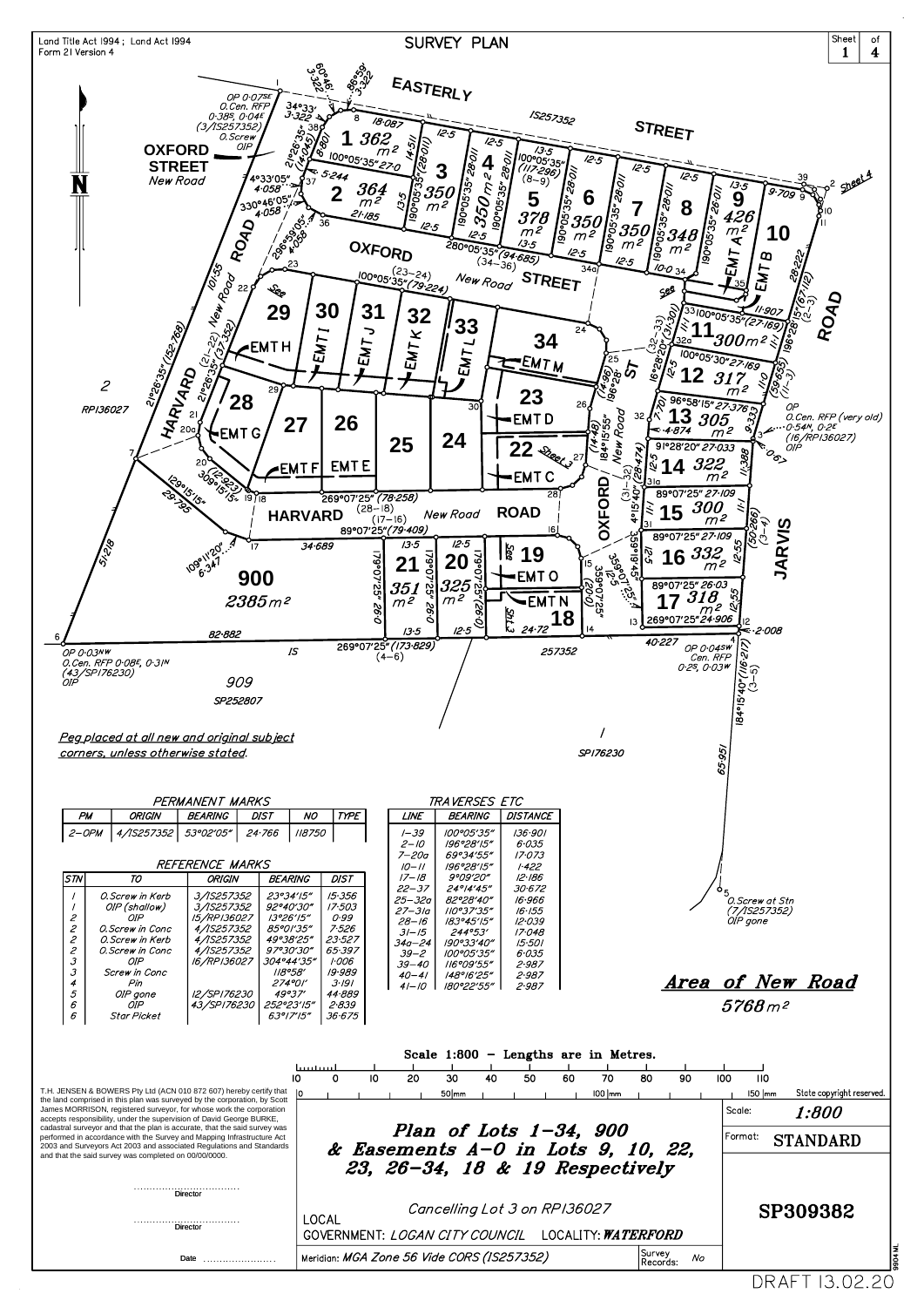| Land Title Act 1994; Land Act 1994<br>Form 2IB Version I                                                                                                             | Sheet<br>of<br>WARNING : Folded or Mutilated Plans will not be accepted.<br>$\mathbf{2}$<br>$\overline{\mathbf{4}}$<br>Plans may be rolled.<br>Information may not be placed in the outer margins. |           |                   |                  |                                                   |                                                                                                                                      |  |
|----------------------------------------------------------------------------------------------------------------------------------------------------------------------|----------------------------------------------------------------------------------------------------------------------------------------------------------------------------------------------------|-----------|-------------------|------------------|---------------------------------------------------|--------------------------------------------------------------------------------------------------------------------------------------|--|
| (Dealing No.)                                                                                                                                                        | 5. Lodged by                                                                                                                                                                                       |           |                   |                  |                                                   |                                                                                                                                      |  |
|                                                                                                                                                                      | (Include address, phone number, reference, and Lodger Code)                                                                                                                                        |           |                   |                  |                                                   |                                                                                                                                      |  |
| L. Certificate of Registered Owners or Lessees.                                                                                                                      | 6.                                                                                                                                                                                                 | Existing  |                   |                  | Created                                           |                                                                                                                                      |  |
| I/We OXFORD HEIGHTS PTY LTD                                                                                                                                          | Title<br>Reference                                                                                                                                                                                 |           | Description       | New Lots         | Road                                              | Secondary Interests                                                                                                                  |  |
| A.C.N. 622 777 397<br><u>TRUSTEE.</u><br>UNDER INSTRUMENT 719772970                                                                                                  | 14953179                                                                                                                                                                                           |           | Lot 3 on RP136027 | $1 - 34 & 900$   | New Rd                                            | Easements A-O                                                                                                                        |  |
|                                                                                                                                                                      | MORTGAGE ALLOCATIONS                                                                                                                                                                               |           |                   |                  |                                                   |                                                                                                                                      |  |
| (Names in full)                                                                                                                                                      | Mortgage                                                                                                                                                                                           |           |                   |                  | Lots Fully Encumbered   Lots Partially Encumbered |                                                                                                                                      |  |
| * as Registered Owners of this land agree to this plan and dedicate the Public Use<br>Land as shown hereon in accordance with Section 50 of the Land Title Act 1994. |                                                                                                                                                                                                    | 719842394 |                   | $1 - 34 & 900$   |                                                   |                                                                                                                                      |  |
| * as Lessees of this land agree to this plan.                                                                                                                        |                                                                                                                                                                                                    |           |                   |                  |                                                   |                                                                                                                                      |  |
| Signature of *Registered Owners *Lessees                                                                                                                             |                                                                                                                                                                                                    |           |                   |                  |                                                   |                                                                                                                                      |  |
| * Rule out whichever is inapplicable<br>2. Planning Body Approval.<br>* LOGAN CITY COUNCIL<br>hereby approves this plan in accordance with the:<br>$\%$              |                                                                                                                                                                                                    |           |                   | I certify that : |                                                   | 9. Building Format Plans only.<br>* As far as it is practical to determine, no part<br>of the building shown on this plan encroaches |  |

|                                                                                                                                            |                                                 |                                     |            | onto adjoining lots or road<br>* Part of the building shown on this plan<br>encroaches onto djoining * lots and road<br>Cadastral Surveyor/Director*<br>delete words not required | Date     |
|--------------------------------------------------------------------------------------------------------------------------------------------|-------------------------------------------------|-------------------------------------|------------|-----------------------------------------------------------------------------------------------------------------------------------------------------------------------------------|----------|
|                                                                                                                                            |                                                 | I-34 & 900                          | Por 399    | 10. Lodgement Fees:                                                                                                                                                               |          |
|                                                                                                                                            |                                                 |                                     |            | Survey Deposit                                                                                                                                                                    |          |
|                                                                                                                                            |                                                 | Lots                                | Orig       | Lodgement                                                                                                                                                                         |          |
|                                                                                                                                            | 7. Orig Grant Allocation:                       |                                     | New Titles |                                                                                                                                                                                   |          |
| $*$ Insert the name of the Planning Body.<br>% Insert applicable approving legislation.<br># Insert designation of signatory or delegation |                                                 | 8. Passed & Endorsed:               |            | Photocopy<br>Postage                                                                                                                                                              | .        |
| 3. Plans with Community Management Statement:                                                                                              | 4. References:                                  | By:<br>T.H. Jensen & Bowers Pty Ltd |            | <b>TOTAL</b>                                                                                                                                                                      | .        |
|                                                                                                                                            | Dept File :<br>Local Govt:<br>9904<br>Surveyor: | Date :                              |            |                                                                                                                                                                                   | .        |
| CMS Number:<br>Name:                                                                                                                       |                                                 | Signed:<br>Designation:             | Director   | II. Insert<br>Plan<br>Number                                                                                                                                                      | SP309382 |

DRAFT 13.02.20

 $\hat{\mathcal{A}}$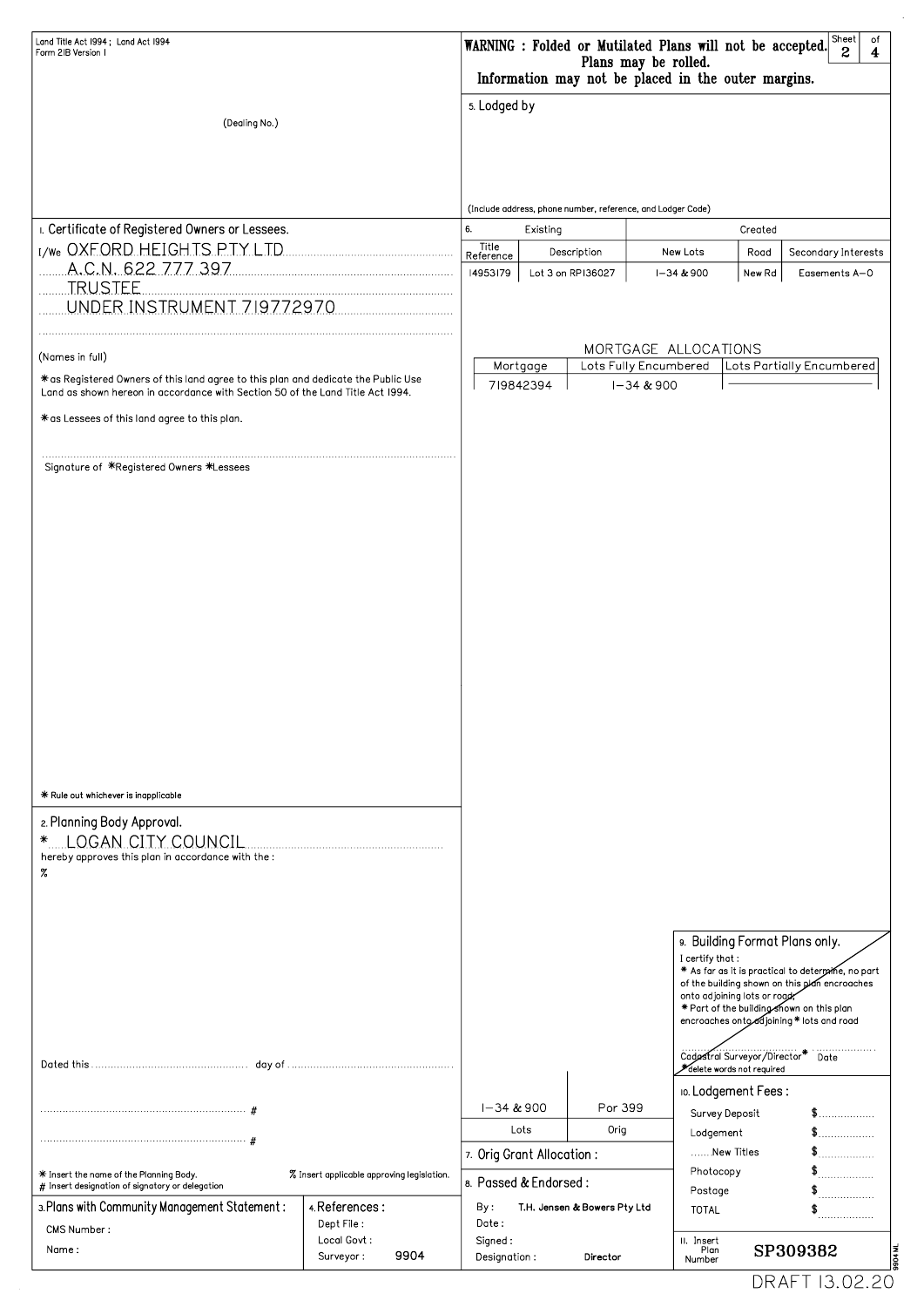